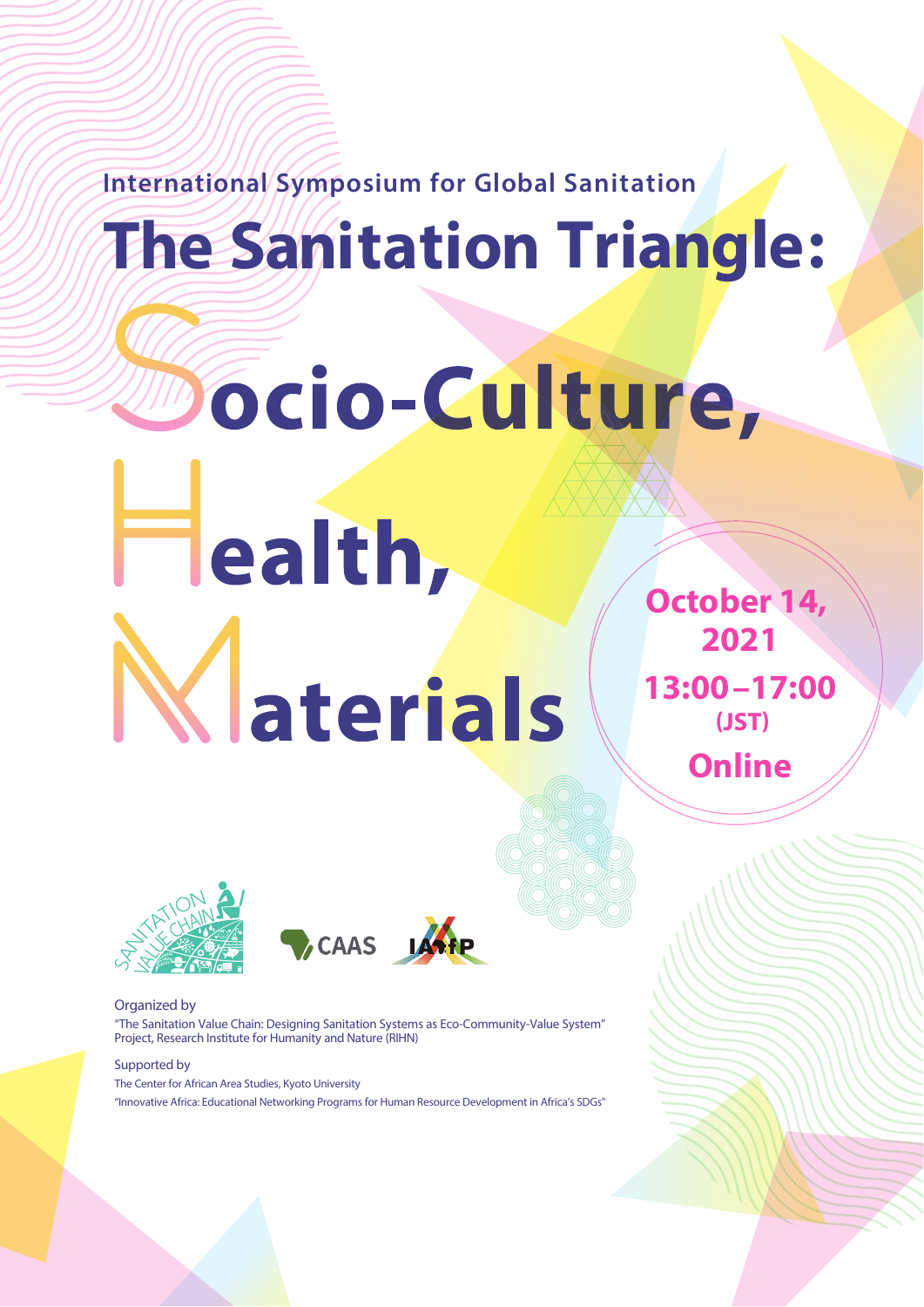### Preface

Sanitation refers to a system that hygienically separates humans from harmful excreta and promotes its safe treatment and disposal. The significance of addressing sanitation is encapsulated in the United Nations' Sustainable Development Goal 6: "Ensure availability and sustainable management of water and sanitation for all." We have less than 10 years to meet this daunting goal.

To date, sanitation issues have been focused on infrastructure and facility installation, environmental conservation for alleviation of water and soil contamination, and adverse health outcomes linked to unimproved sanitation. However, sanitation goes beyond technology, encompassing values spawned amidst humans and local communities, which can fall into the nexus of three components: Health, Materials, and Socio-Culture. Our observations of this nexus led to the creation of the *Sanitation Triangle* concept.

This symposium brings this novel concept to the world. It is the culmination of our international research addressing global sanitation. We deliver each component of the *Sanitation Triangle*  above, which comprises concepts and a case study. Notably, it showcases interdisciplinary and transdisciplinary research works involving a variety of local actors ranging from children and youth to local governments.

Through this academic contribution, we hope you will be able to visualize how the sanitation themes addressed within are processed through the concept of the *Sanitation Triangle*. More so, that you will be encouraged to explore and witness a range of sanitation issues emerging in different parts of the world through the triangle lens.

Now, it is time to grab the *Sanitation Triangle* and embark on an enlightened quest through global sanitation.

> **Taro YAMAUCHI** Sanitation Project Leader RIHN/Hokkaido University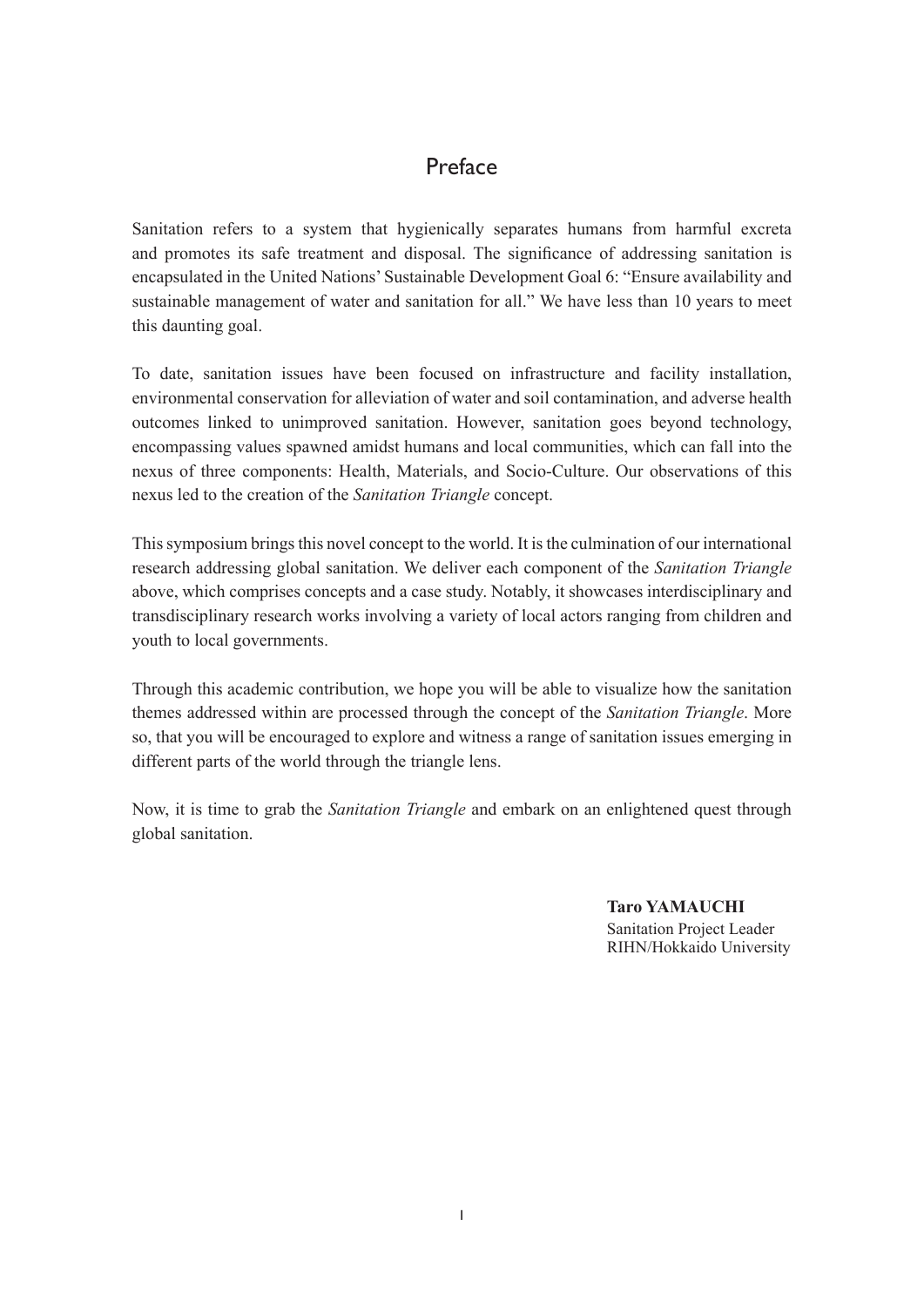# Program

| <b>Welcome Address</b> |                                                                                                 |
|------------------------|-------------------------------------------------------------------------------------------------|
| $13:00 - 13:05$        | Juichi YAMAGIWA (RIHN, Director-General)                                                        |
| <b>Opening Remarks</b> |                                                                                                 |
| $13:05 - 13:10$        | Taro YAMAUCHI (RIHN/Hokkaido University)                                                        |
|                        | <b>Keynote Address</b>                                                                          |
| $13:10-13:40$          | The Sanitation as a Value Creating System<br>Naoyuki FUNAMIZU (Muroran Institute of Technology) |
| $13:40 - 13:50$        | Q & A                                                                                           |
|                        | $(13:50-13:55$ Break)                                                                           |
|                        | <b>The Sanitation Triangle</b>                                                                  |
| Introduction           |                                                                                                 |
| $13:55 - 14:05$        | The Sanitation Triangle for SDGs and beyond<br>Taro YAMAUCHI (RIHN/Hokkaido University)         |
| Socio-Culture          |                                                                                                 |
| $14:05 - 14:20$        | Socio-Cultural Aspects of Sanitation                                                            |
|                        | Seiji NAKAO (Kyoto University)                                                                  |
| $14:20 - 14:35$        | Dissociation between National Policy and Local Communities in                                   |
|                        | regard to Water Supply Management                                                               |
|                        | Mayu IKEMI (Sapporo International University)                                                   |
| $14:35 - 14:40$        | Q & A                                                                                           |
| Health                 |                                                                                                 |
| 14:40-14:55            | Sociocultural Determinants of Health in Water, Sanitation and                                   |
|                        | Hygiene                                                                                         |
|                        | Taro YAMAUCHI                                                                                   |
| $14:55 - 15:10$        | Participatory Action Research for WASH with Children and Youth                                  |
|                        | in Peri-Urban Communities                                                                       |
|                        | Sikopo NYAMBE (Hokkaido University)                                                             |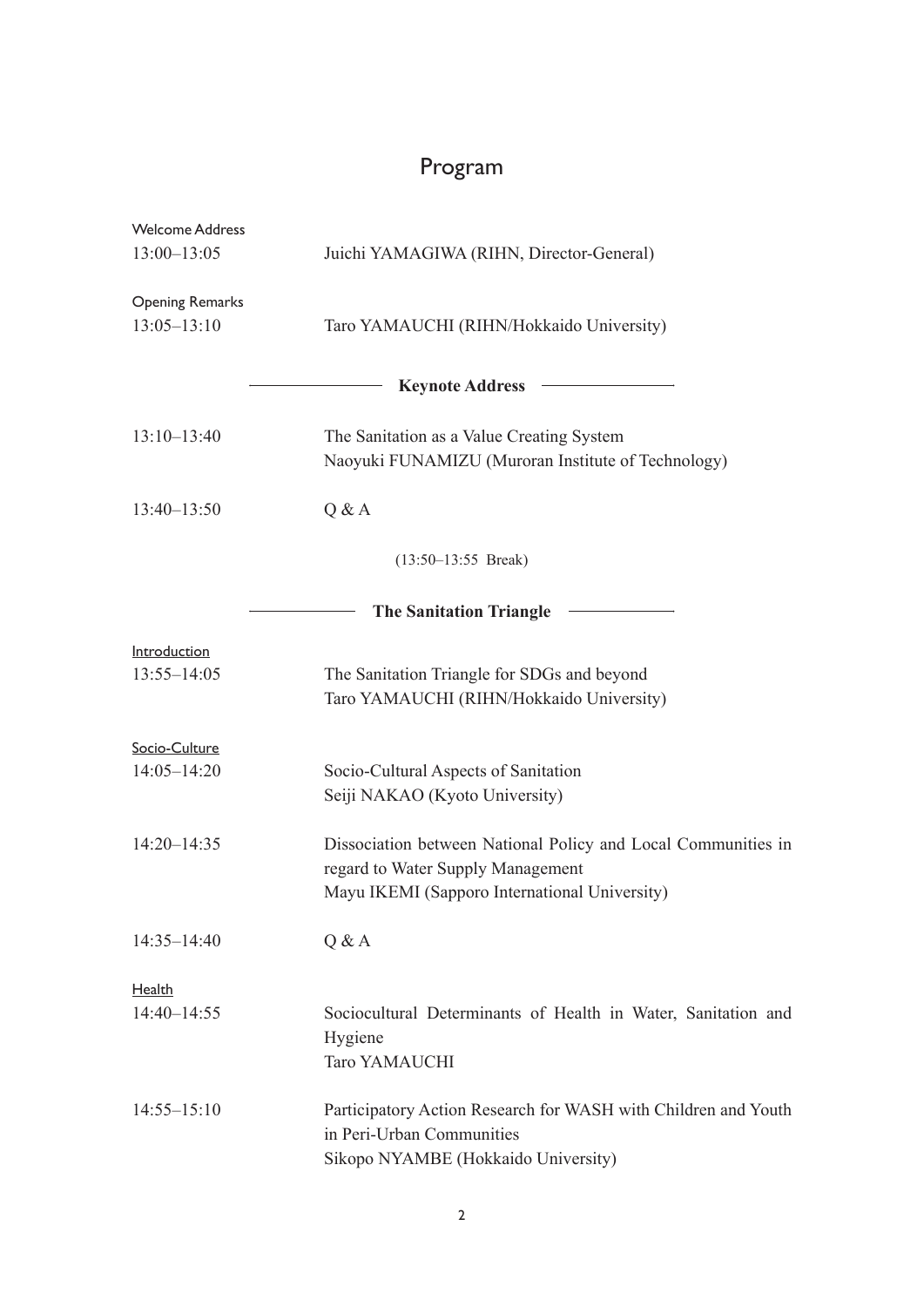| $13:55 - 14:05$        | Q & A                                                                                                |
|------------------------|------------------------------------------------------------------------------------------------------|
| Materials              |                                                                                                      |
| $14:05 - 14:20$        | Interactions between Materials and Socio-Culture in Sanitation<br>Hidenori HARADA (Kyoto University) |
| $15:30 - 15:45$        | Social Relationships and Material Flow in the Co-Creation of<br><b>Sanitation Systems</b>            |
|                        | Ken USHIJIMA (Hokkaido Research Organization)                                                        |
| $15:45 - 15:50$        | Q & A                                                                                                |
|                        | $(15:50-15:55$ Break)                                                                                |
| Comments               |                                                                                                      |
| $15:55 - 16:05$        | Paul SHRIVASTAVA (The Pennsylvania State University)                                                 |
| $16:05 - 16:15$        | Tetsu SATO (Ehime University)                                                                        |
| $15:45 - 15:50$        | Discussion                                                                                           |
| <b>Closing Remarks</b> |                                                                                                      |
| $16:55 - 17:00$        | Taro YAMAUCHI                                                                                        |
|                        |                                                                                                      |

Our project (Sanitation Project, RIHN [FY2017–2021]) has prepared a book as a synthesis of interdisciplinary collaboration;

#### **Yamauchi T, Nakao S, Harada H (2022) The Sanitation Triangle: Socio-Culture, Health and Materials. Springer** [in press]

This symposium is to present the core of the book.

Fig. The Sanitation Triangle model. This is a novel theoretical and practical model for global sanitation as proposed in our book.

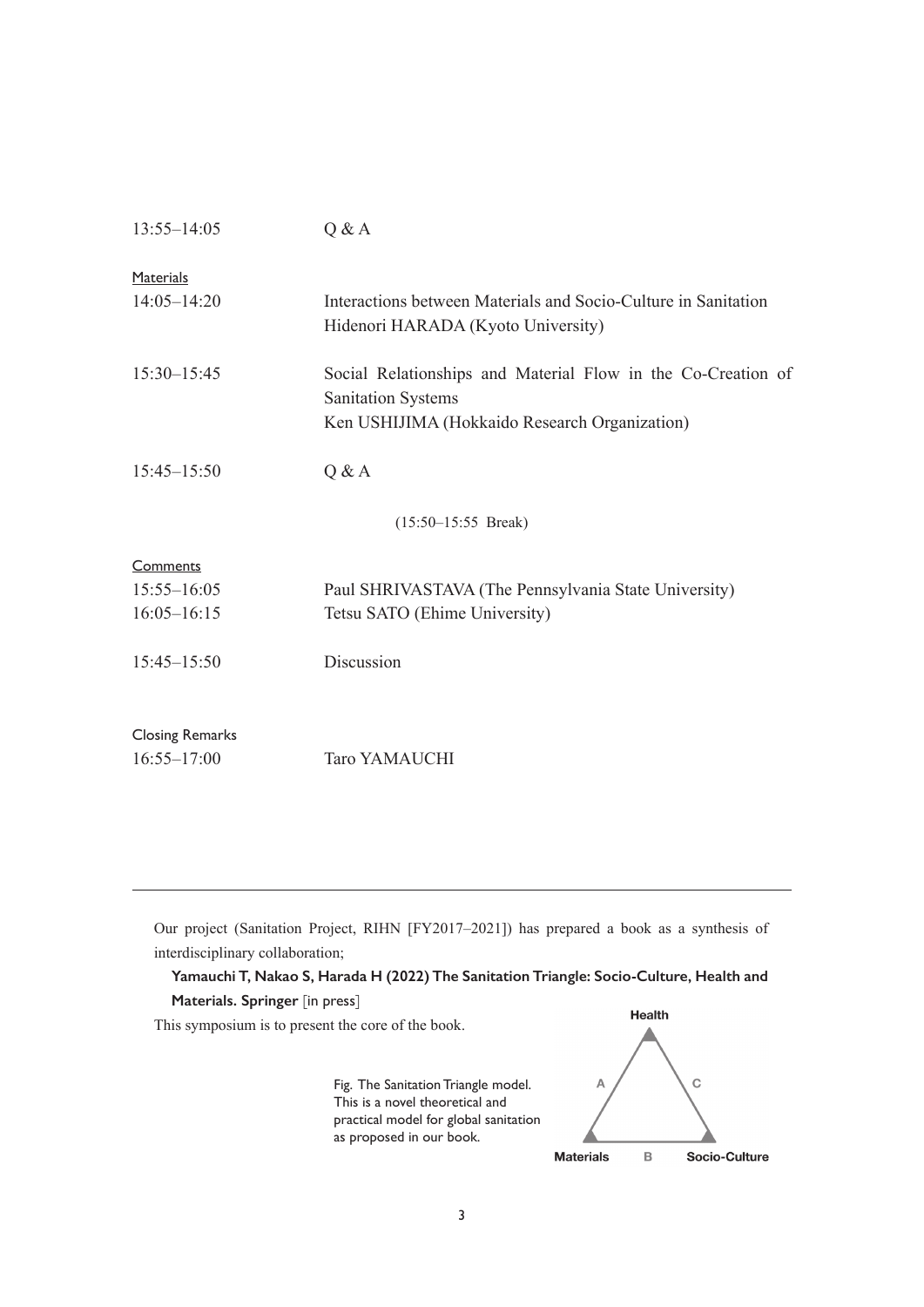**Keynote Address**

# **Sanitation as a Value Creating System**

Naoyuki FUNAMIZU Muroran Institute of Technology, Japan

#### *Keywords: sanitation, value, chain*

#### **Abstract**

We have been conducting research on new sanitization systems since the 1990s. At the beginning, the research was conducted mainly by engineering researchers, and as the experience in the field was accumulated, the research expanded to be interdisciplinary and then trans-disciplinary. In the lecture, the following two points will be discussed while tracing the progress of our sanitation studies:

- Limitations of the current sanitation system in Japan and in developing countries and the need for value-creating sanitation;
- The basic concepts for new sanitization system that creates value:
	- ► "Don't Mix" and "Don't Collect" waste water in the new sanitation system;
	- ► Technology should be changed from "technology for processing human waste" to "technology for increasing the value of human waste";
	- ► Human waste is an important personal property for creating value;
	- $\blacktriangleright$  Sanitation facilities are an important asset of users and their community;
	- ► Sanitation system should be incorporated into the value system of human community and individuals;
		- Know the value system of each related stake holders that consist of the whole sanitization system and their affinity with each other;
		- Prepare a value chain that creates a flow of money and a business model for that purpose;
		- Prepare technologies that utilizes in the value chain;
		- Co-create the value chain.
	- ► Sanitation system should be embedded<sup>1)</sup> into the society as a health-techno-sociocultural system.
- 1) Nakao S, Harada H, Yamauchi T (2022) Introduction. In: Yamauchi et al (eds) The Sanitation Triangle: Socio-Culture, Health and Materials. Springer [in press]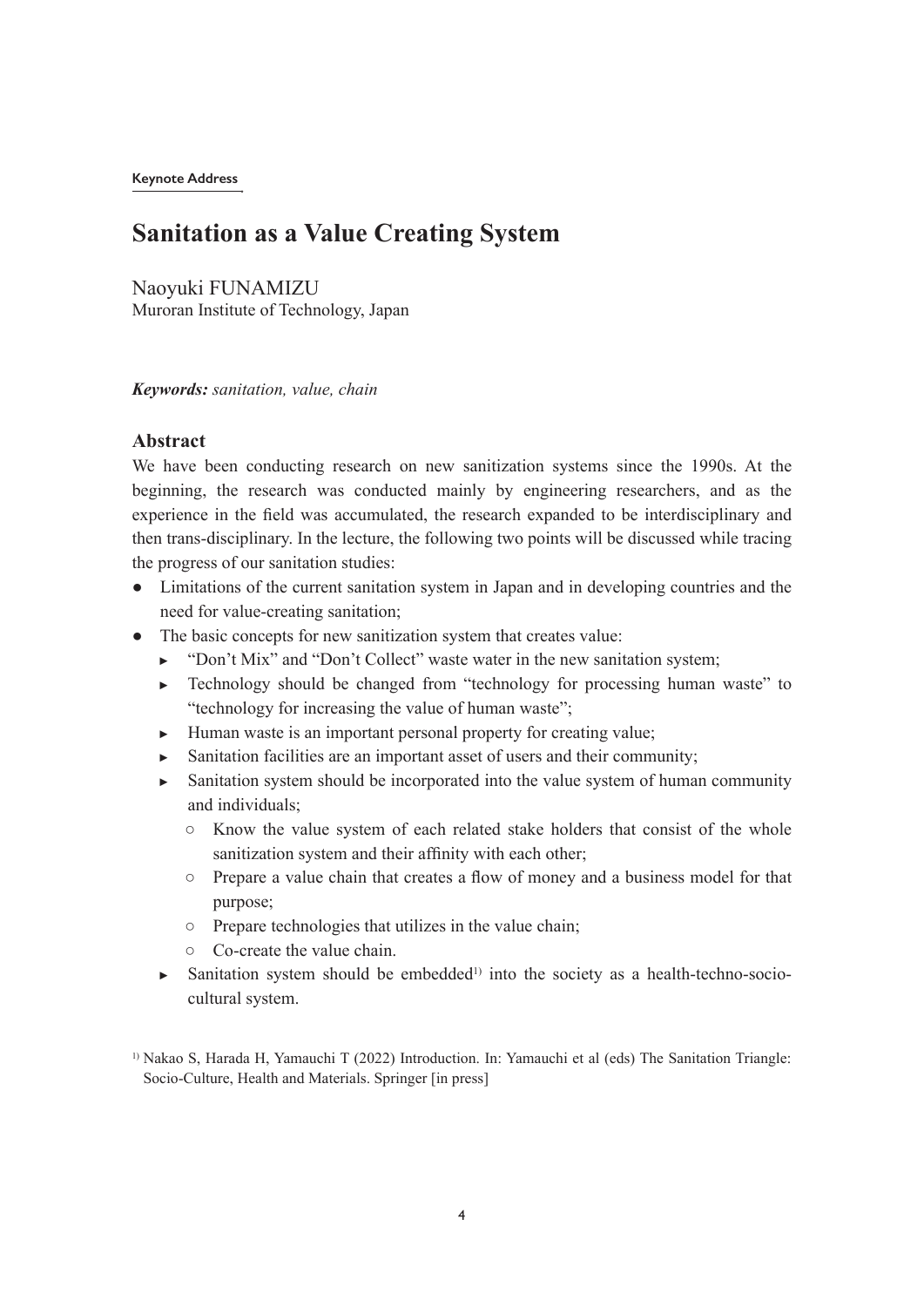## **Socio-Cultural Aspects of Sanitation**

Seiji NAKAO

Graduate School of Asian and African Area Studies, Kyoto University, Japan

*Keywords: sanitation, sanitation worker, "hard work", social configuration of technology, Menstrual Hygiene Management*

#### **Abstract**

Although sanitation is embedded in the socio-culture, the socio-cultural aspects of sanitation are not fully discussed. In this context, we focus on the socio-cultural aspects of sanitation, especially the socio-cultural linkages with health (C) and material (B), as in the Sanitation Triangle model, from the perspective of humanities and social sciences in this part. To introduce this part, we first briefly review previous studies on sanitation by humanities and social sciences and show the sociocultural aspects of sanitation. Then, after providing an overview of this part, we discuss the theoretical points of each chapter such as "hard work" or "dirty work", a social configuration of technology, and Menstrual Hygiene Management (MHM) in the local context, and indicate the relevant chapters in this book.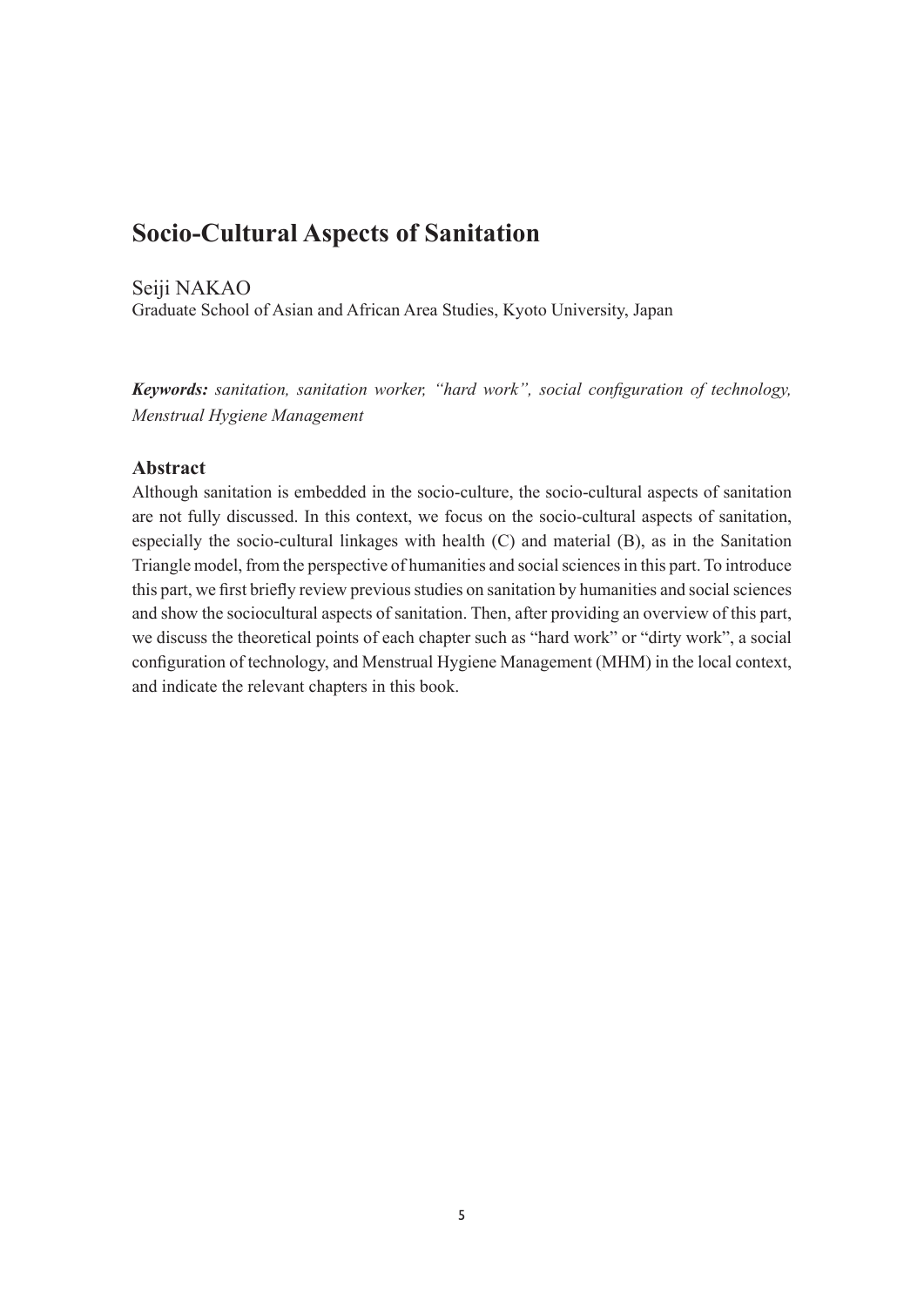# **Dissociation between National Policy and Local Communities in regard to Water Supply Management**

Mayu IKEMI Sapporo International University, Japan

*Keywords: local community, rural Africa, Senegal, water management*

#### **Abstract**

Various governments and international organizations have made efforts to expand water supply and sanitation services in rural Africa. This study aimed to evaluate and elucidate the outcomes of national policies on improving water supply management in rural Africa through a case study of Senegal. This case study examined the actual conditions of water supply facilities and residents' water use in villages. I also attempted to identify the remaining challenges for sustainable water management by local communities. In summary, despite improvement in access to safe drinking water resources for rural populations in Senegal, the national policies were not completely successful. My findings highlight that improving water quality is as crucial as expanding water supply facilities in rural Africa. Meanwhile, for the sustainable self-management of water resources in rural Africa, the case study suggested the importance of local people's transparent management, information sharing, and mutual aid. Rural residents in Africa have great potential to improve their current water environment through their own initiatives. This potential should be considered as a key to achieving the goal of sustainable water supply management in local communities.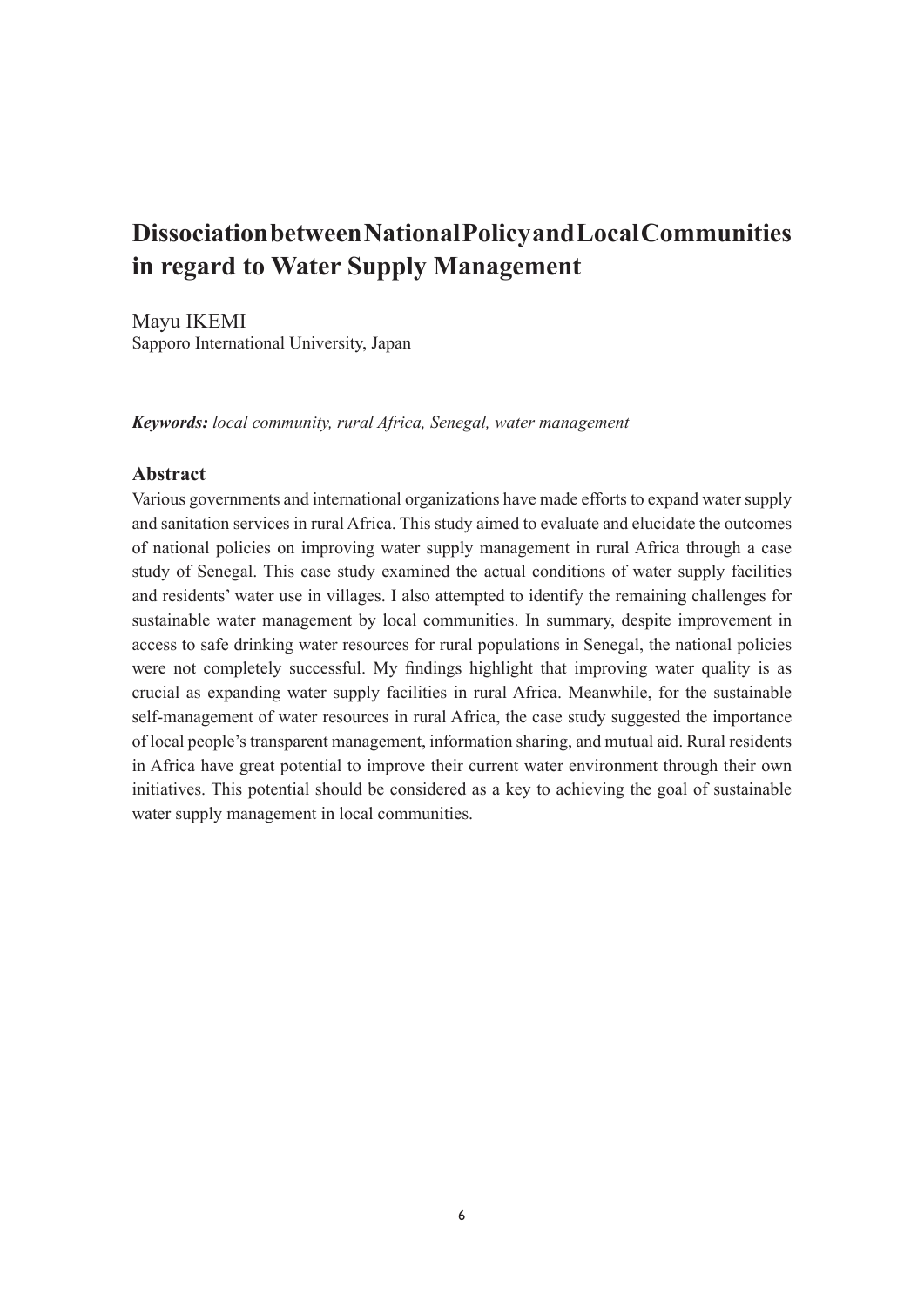# **Sociocultural Determinants of Health in Water, Sanitation, and Hygiene**

Taro YAMAUCHI Faculty of Health Sciences, Hokkaido University, Japan Research Institute for Humanity and Nature, Japan

*Keywords: water, sanitation and hygiene, socio-culture, health and well-being, social determinants of health*

#### **Abstract**

This part discusses sanitation from the perspectives of health and well-being. In particular, we focus on the sociocultural aspects of water, sanitation and hygiene (WASH) in relation to health. First, we discuss the social determinants of health (SDH) with an in-depth focus on the gender, cultural and economic disparities that impact access to quality sanitation. We also spotlight sanitation workers, who play a significant part in existing sanitation systems yet unquantified and ostracized. Furthermore, as theoretical underpinnings, we review methodologies to behavioral changes including information dissemination, education approach and communitybased approach. Subsequently, we introduce the three chapters that constitute this part. Chapter 6 examines relationships between child health (e.g., undernutrition and diarrhea) and its associated factors (e.g., water, sanitation, hand hygiene) in Indonesia. In Chapter 7, we argue the transfer of health risks in sanitation and its social allocation (i.e., genders) in Vietnam. Finally in Chapter 8, we introduce our participatory action research involving local children and youth in tackling WASH issues in sub-Saharan Africa (Zambia). In the end, we reemphasize SDH by mentioning sociocultural aspects of health and attitudinal and behavioral changes on WASH in society through community-based approach.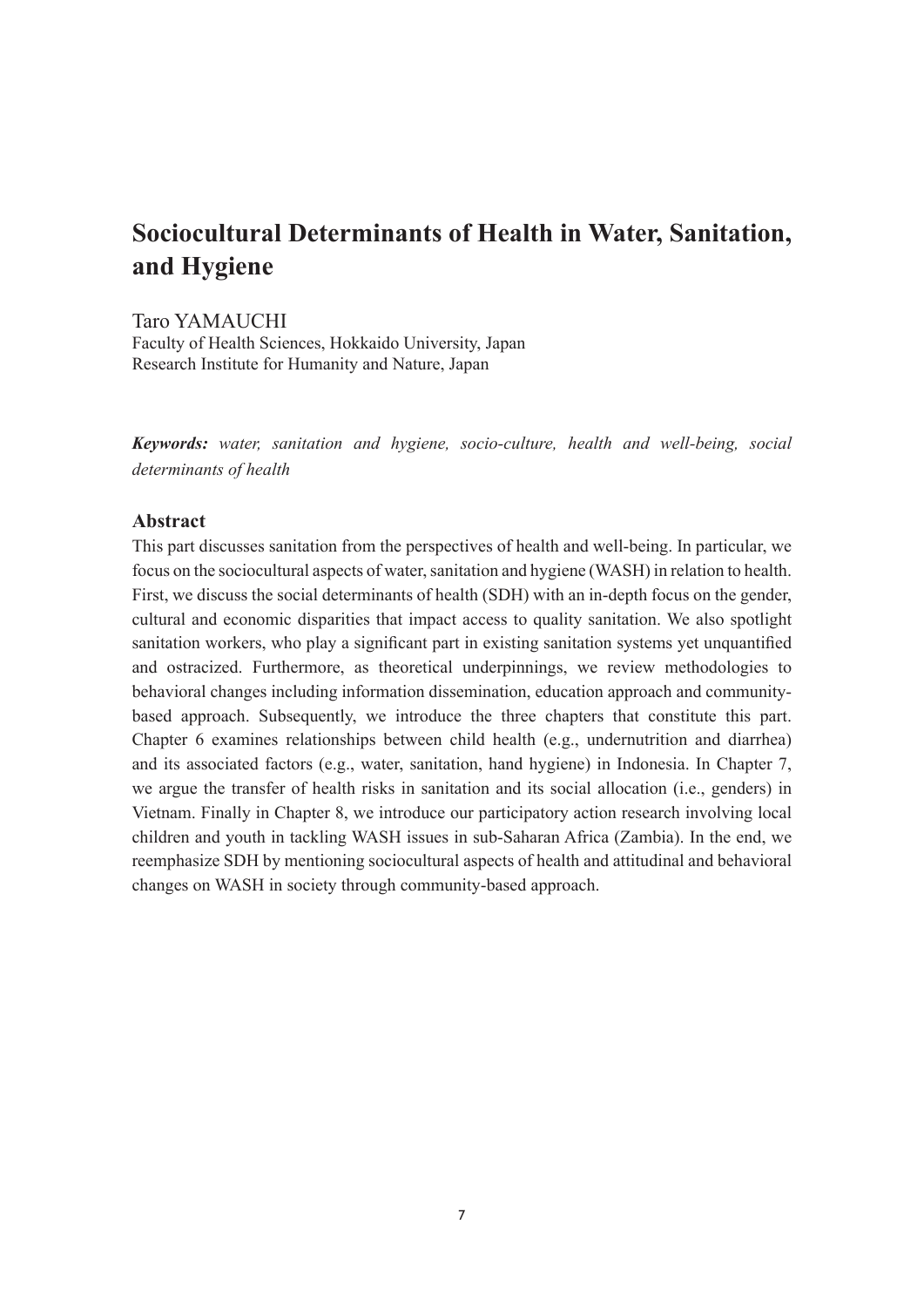# **Participatory Action Research for WASH with Children and Youth in Peri-Urban Communities**

Sikopo NYAMBE<sup>1</sup>, Yoshimi KATAOKA<sup>2</sup>, Hidenori HARADA<sup>3</sup>, Taro YAMAUCHI<sup>1,4</sup>

<sup>1</sup> Faculty of Health Sciences, Hokkaido University, Japan

2 Faculty of Engineering, Hokkaido University, Japan

<sup>3</sup> Graduate School of Asian and African Area Studies, Kyoto University, Japan

4 Research Institute for Humanity and Nature, Japan

*Keywords: participatory action research, peri-urban, water, sanitation and hygiene, visualization, fecal contamination, diarrhea risk*

#### **Abstract**

In the study of water, sanitation and hygiene (WASH) and its related health impact, it is imperative to understand the people and their respective environments to ensure lasting improvements in their quality of life. To explore this theme, this chapter provides details of a Participatory Action Research (PAR) conducted with members of Dziko Langa, a children and youth club, based in two peri-urban settlements in Lusaka, Zambia. The study was aimed at collaborative examination and intervention alongside club members, focusing on health and sociocultural aspects relating to WASH within their communities. The chapter is divided into three parts: (i) peri-urban WASH assessment and intervention through participatory approaches; (ii) development of a quantitative self-assessment methodology for fecal contamination in their living environment, and (iii) visualization approaches for community and stakeholder engagement. Through collaborative studies such as these, we can further explore the abilities of local communities to independently measure the health levels of their environment, identify WASH priorities, engage with stakeholders and policy makers, and share their findings for the betterment of the broader community.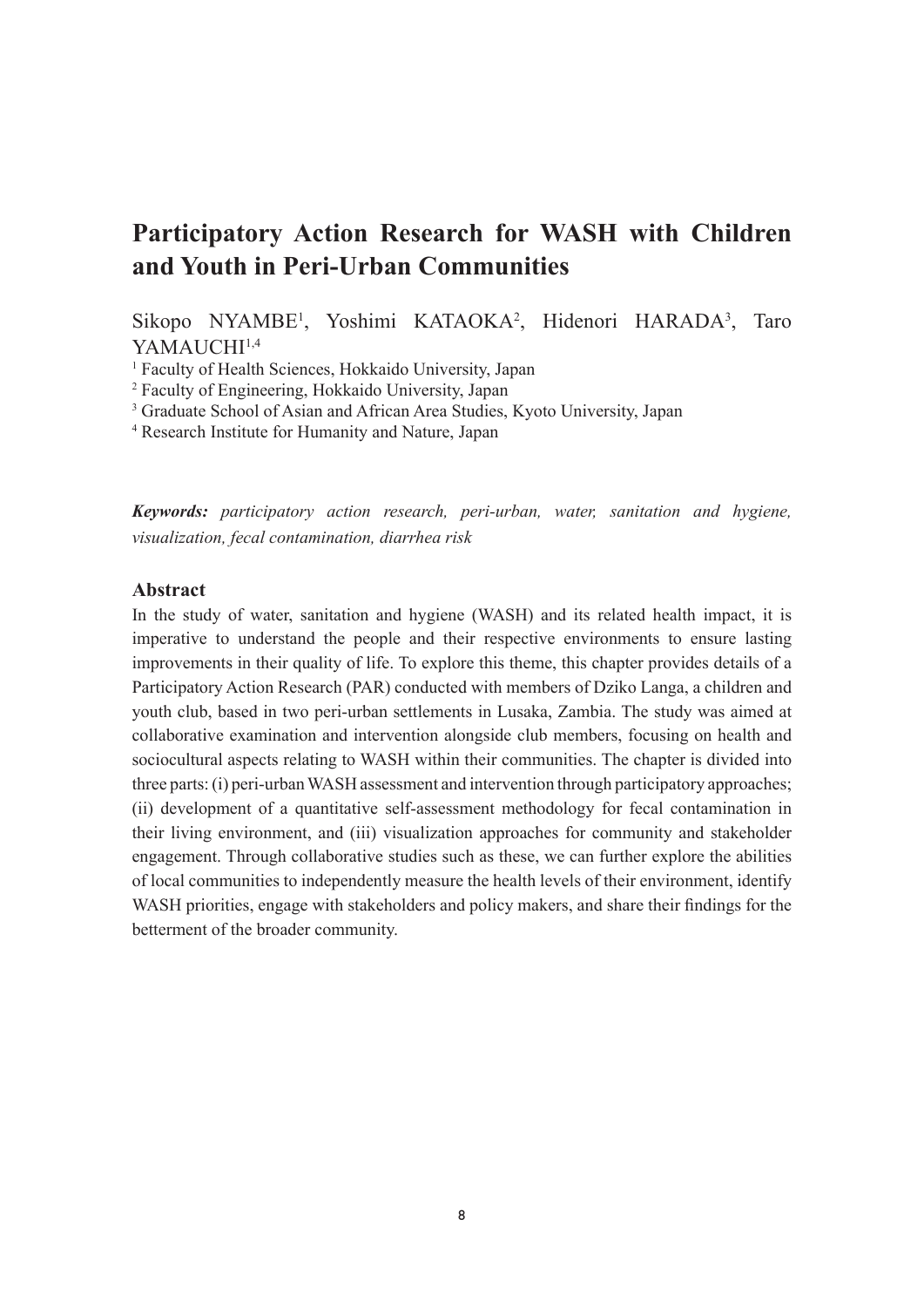# **Interactions between Materials and Socio-Culture in Sanitation**

Hidenori HARADA

Graduate School of Asian and African Area Studies, Kyoto University, Japan

*Keywords: sanitation, material, socio-culture, the environment, resource, stakeholder*

#### **Abstract**

The function of sanitation is to control the fate of human waste. A toilet is only the entrance to sanitation, and human waste as materials need to be appropriately handled throughout a sanitation service chain to control the impact of human waste on the environment. While the toilet has a private aspect, post-toilet sanitation has a public aspect. It is unclear how individuals and society should share the impact of post-toilet sanitation. Sanitation enabling the use of human waste may have greater material, socio-cultural, and health impacts in society than sanitation that does not enable the use of human waste. If the impacts caused by sanitation is unreasonable, sanitation will not be sustainable. Designing a sanitation service chain is traditionally an engineering-based business that optimizes these impacts, especially from the material and health aspects. However, in the real world, the system with the maximum benefit and minimum burden as a total for society is not necessarily preferred by all individual stakeholders. Rather than simply adjusting stakeholders' interests, sanitation may actively establish appropriate relationships with each stakeholder, even on an individual level, to be more sustainable. Such a design approach would go beyond the traditional design approaches of sanitation optimization that use conventional engineering approaches.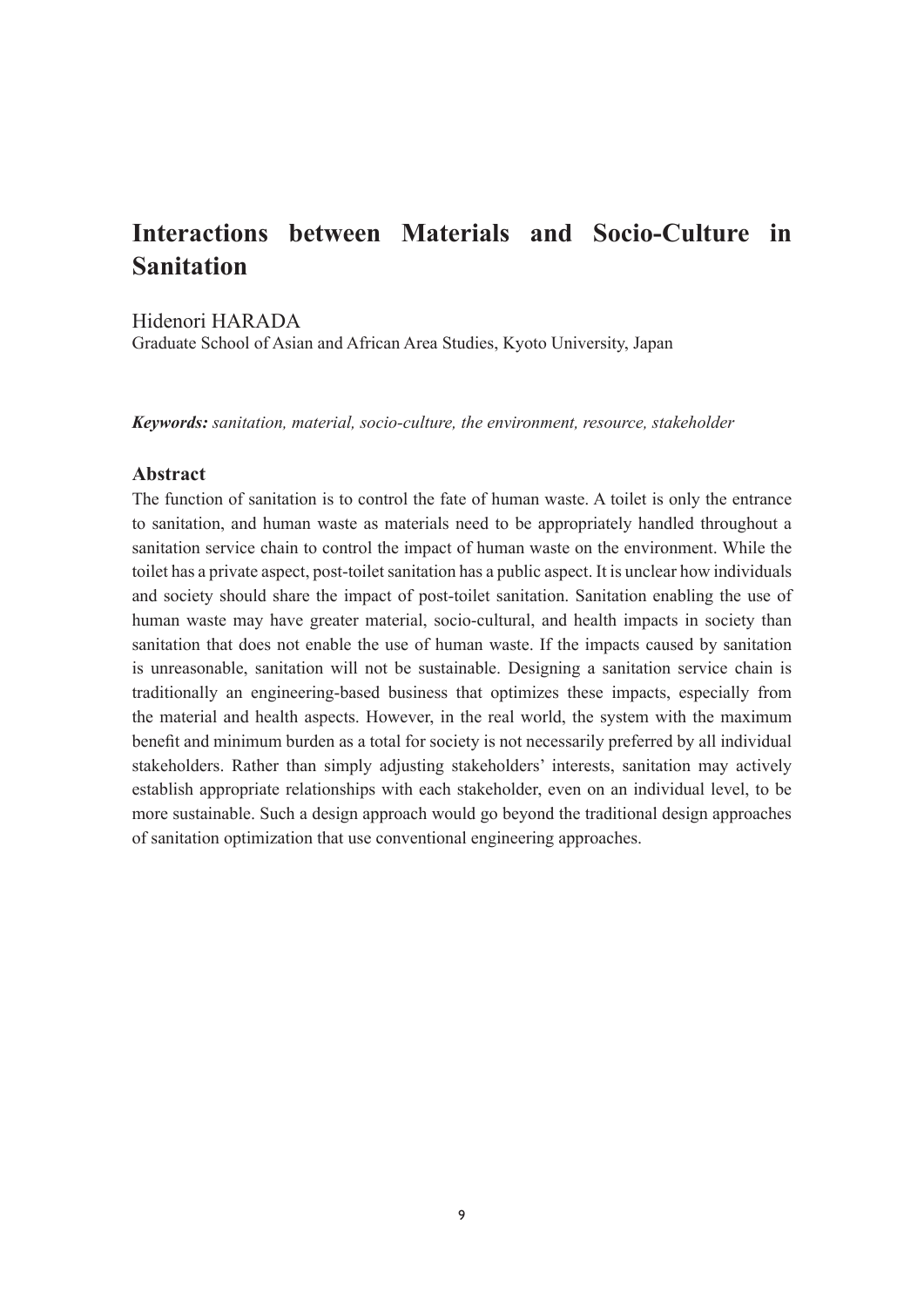# **Social Relationships and Material Flow in the Co-Creation of Sanitation Systems**

Ken USHIJIMA<sup>1</sup>, Neni SINTAWARDANI<sup>2</sup>, Mayu IKEMI<sup>3</sup>

<sup>1</sup> Hokkaido Research Organization, Japan

2 Indonesian Institute of Science, Indonesia

3 Sapporo International University, Japan

#### *Keywords: co-creation, material flow, value flow, Indonesia, urban slum*

#### **Abstract**

This chapter describes the challenges of co-creating sanitation system design based on material flow and social network with value flow in urban slums in Indonesia. The challenges are described in three phases: first, to understand and describe the current material flow of sanitation and environment; second, to extend our understanding of the wider meaning of material flow and value flow network; and, third, to evolve the solution through a co-creation process with local players. Through the first phase, we could understand the overall problem of sanitation in the research field by applying material flow analysis, the strength was ability to catch all the related processes based on a logical mass balance point of view. However, its weakness was too strict rule and it is difficult to describe each player's motivation, in other word "driving force" of the system. Therefore, in the second phase, we applied social relationship analysis and could draw reasonable picture of sanitation value flow network. Based on that picture, we had started co-creation approach in order to create new sanitation system with local players, and it is still on going. We found that the combination of material flow and social relationship provide reasonable and effective picture of wholistic sanitation system, also that it is important to validate and to update the picture through co-creation process among a team consists of not only various researchers but also local players.